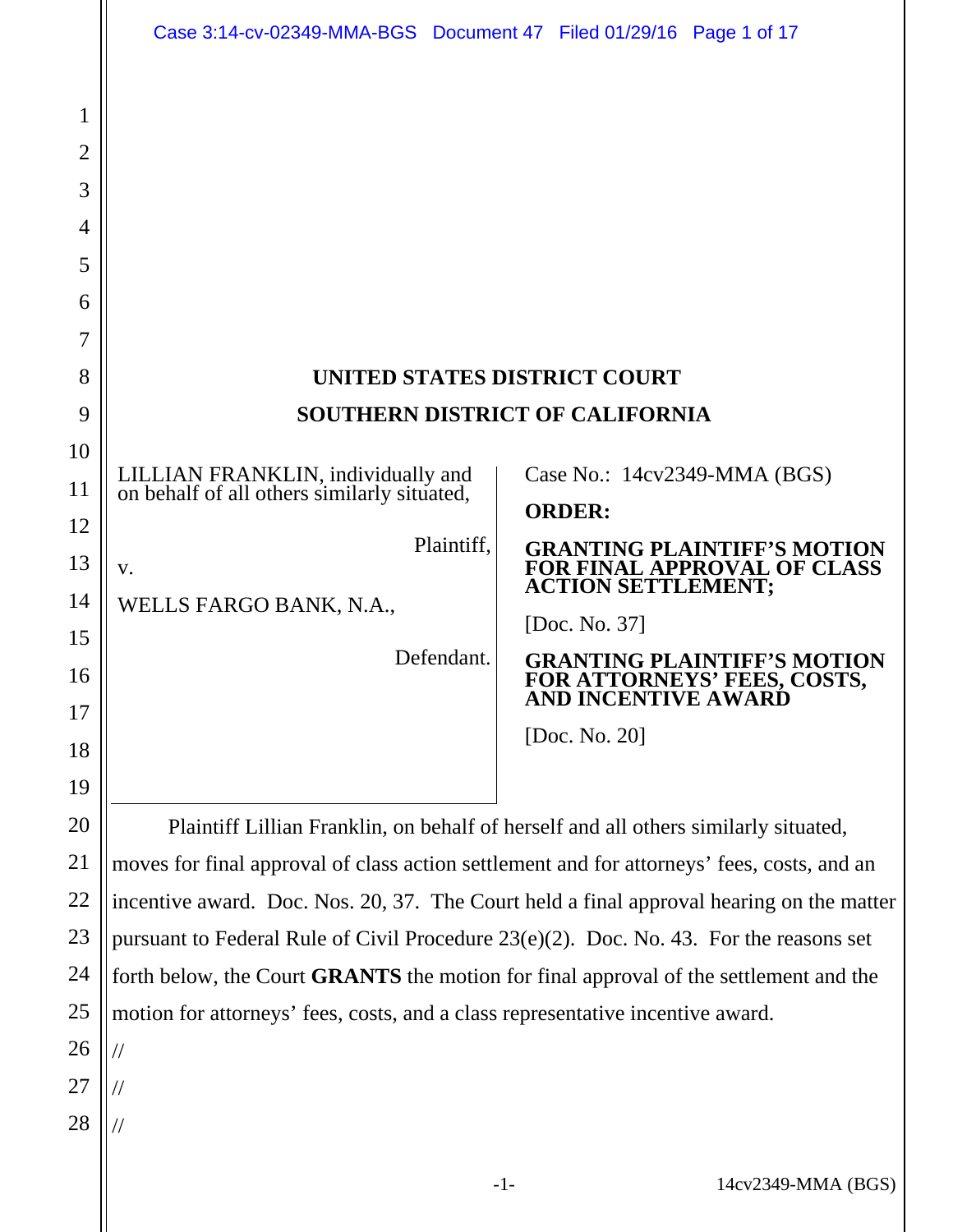#### **BACKGROUND**

## **I. Factual Background**

1

2

3

4

5

6

7

8

9

10

11

12

13

14

15

17

18

19

20

21

22

23

24

25

26

Plaintiff brings this action against Defendant Wells Fargo Bank, N.A. for damages and injunctive relief based on Defendant's negligent, knowing and/or willful contacting of Plaintiff's cellular telephone in violation of the Telephone Consumer Protection Act ("TCPA"), 47 U.S.C. § 227, *et seq*. Doc. No. 1 at ¶ 1. Plaintiff alleges Defendant used an automatic telephone dialing system to place calls to Plaintiff that were intended for the collection of a past-due credit card account of a deceased individual, and that Plaintiff incurred charges for the calls. *Id.* at  $\P$  11–15. Plaintiff further alleges such calls were not for emergency purposes, and that she did not provide prior express consent to be called. *Id.* 

This case is the last in a series of TCPA class action lawsuits brought against Wells Fargo. Doc. No. 20 at 2–6. Class Counsel and other counsel have litigated four other TCPA class action cases<sup>1</sup> against Wells Fargo involving substantially the same claims made by Plaintiff. *Id.*

#### 16 **II. Procedural Background**

On October 3, 2014, Plaintiff filed this putative class action complaint, alleging claims for negligent, knowing, and/or willful violations of the TCPA. Doc. No. 1.

 On December 22, 2014, Plaintiff filed a motion for preliminary approval of class action settlement. Doc. No. 5. Defendant filed an answer to the Complaint and a response in support of Plaintiff's motion on January 8, 2015. Doc. Nos. 7, 9.

 On February 9, 2015, the Court issued an Order certifying a provisional Settlement Class, preliminarily approving the class action settlement, and directing the dissemination of Class Notice. Doc. No. 11. The Court appointed Plaintiff Lillian Franklin as Class Representative, and the Kazerouni Law Group, APC, Hyde and Swigart, and the Law

<sup>27</sup> 28 <sup>1</sup> Those cases are: *Masters v. Wells Fargo Bank, N.A.*, 12-cv-00376-SS (W.D. Texas); *Martin v. Wells Fargo Bank, N.A.*, 12-cv-06030 (N.D. Cal.); *Heinrichs v. Wells Fargo Bank, N.A.*, 13-cv-05434 (N.D. Cal.); and *Shehan v. Wells Fargo Bank, N.A.*, 14-cv-0900 (N.D. Alabama).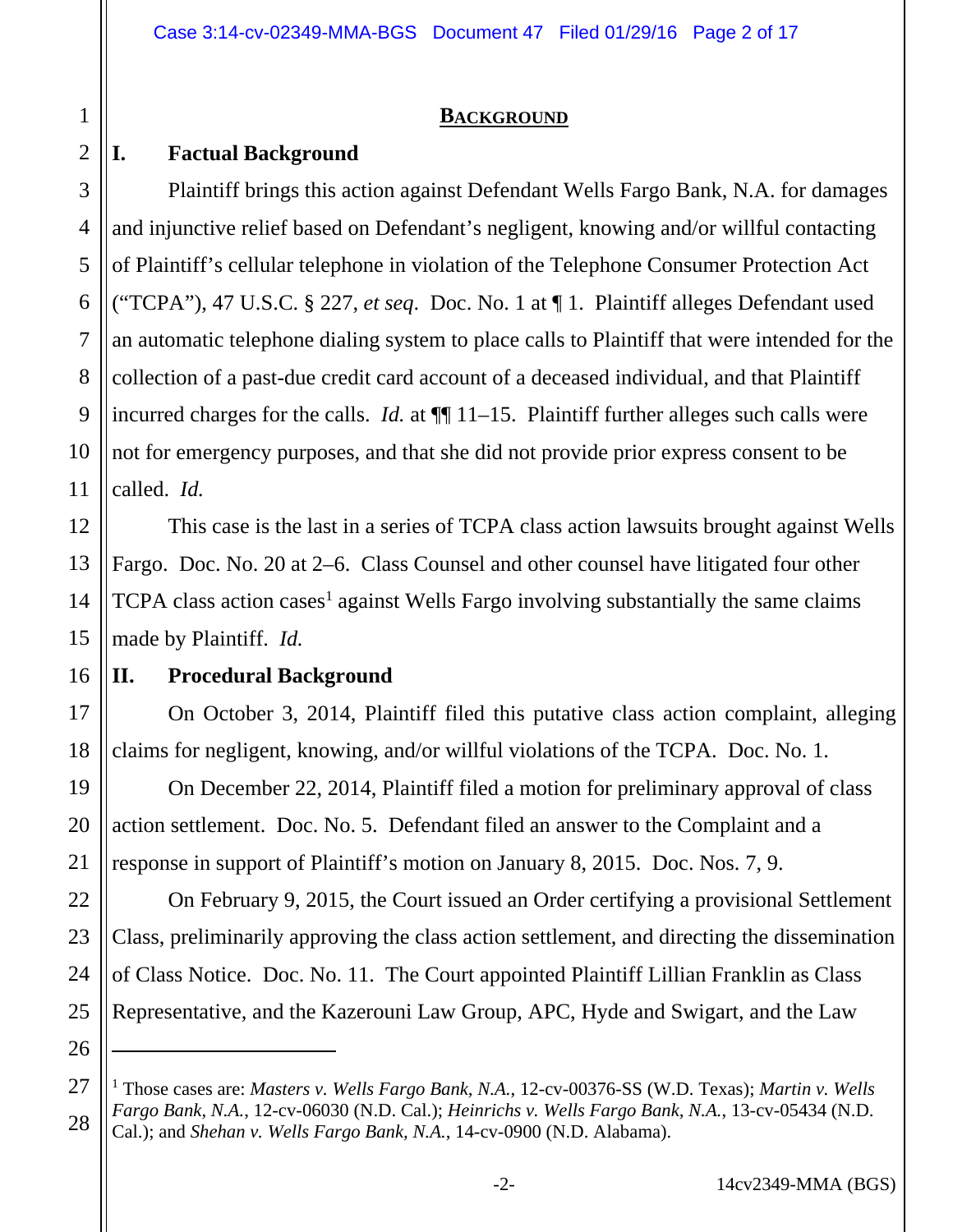1 2 Offices of Douglas J. Campion, APC as Class Counsel. *Id.* The parties then commenced providing notice to the Class and proceeded with the claims administration process.<sup>2</sup>

 Plaintiff filed her motion for attorneys' fees, costs, and an incentive payment on May 20, 2015, and her motion for final approval of class action settlement on July 20, 2015. Doc. Nos. 20, 37. The Court subsequently granted a joint motion by the parties to extend the objection period and to continue the final approval hearing until August 3, 2015. Doc. No. 25. Accordingly, the Court vacated the hearing on Plaintiff's motion for attorneys' fees and reset it for the same day. Doc. No. 35.

 Five Class Members filed objections to the proposed class action settlement with the Court: Anne L. Card (Doc. No. 22), C. Jeffrey Thut (Doc. No. 23), Douglas Kaye (Doc. No. 28), Crystal Bowen-Poore (Doc. No. 30), and Charmain Schuh (Doc. No. 31). Crystal Bowen-Poore withdrew her objection on July 13, 2015. Doc. No. 34. Plaintiff filed a reply to the remaining objections on July 20, 2015, and Anne L. Card and Charmain Schuh withdrew their objections on July 31, 2015.<sup>3</sup> Doc. Nos. 38, 39, 41.

16 On July 31, 2015, the Court issued a tentative ruling finding that the proposed class action settlement was appropriate for final approval, but that it was unable to determine the reasonableness of Class Counsel's attorneys' fees request without supplemental briefing. Doc. No. 40. A hearing was held on Plaintiff's motions on August 3, 2015. Doc. No. 43. After the hearing, the Court ordered Plaintiff to file a supplemental brief that included additional details regarding Plaintiff's fees request. Doc. No. 44. Plaintiff filed her supplemental brief on August 31, 2015. Doc. No. 46.

22

//

//

23

24

3

4

5

6

7

8

9

10

11

12

13

14

15

17

18

19

20

21

<sup>25</sup> 26  $2$  The parties subsequently filed a joint motion to correct the Settlement Fund amount listed in the Motion for Preliminary Approval of Class Action Settlement based on a clerical error made by the parties. Doc. No. 12. The Court granted the joint motion to correct the Settlement Fund amount. Doc. No. 13.

<sup>27</sup> 28 <sup>3</sup> Plaintiff filed notices of withdrawal for purported objectors Ishaw Alkhair and Guye E. Reeder, but no such objections were filed with the Court. *See* Doc. Nos. 26, 32. Instead, these objections appear to only have been filed with the Claims Administrator. Doc. No. 37-6 at 5.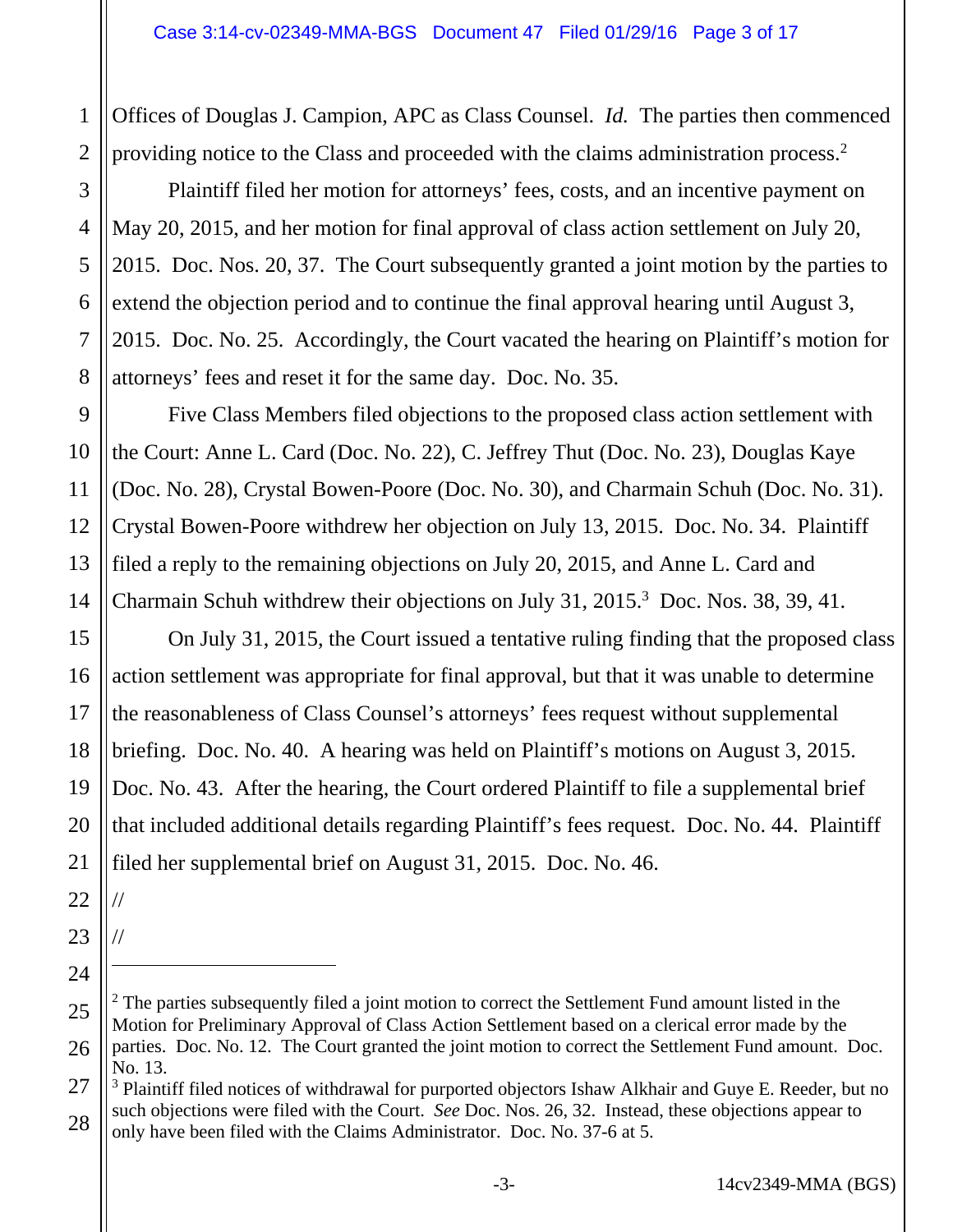## **III. The Settlement**

1

2

3

4

5

6

7

8

9

10

11

12

13

14

15

16

21

## **A. Settlement Class**

This Court previously certified a provisional Settlement Class as follows:

All cell phone users or subscribers to wireless or cellular service within the All cell phone users of subscribers to wheless of central service whill the<br>United States who used or subscribed to phone numbers to which Wells Fargo<br>placed any calls from November 1, 2009 to September 17, 2014 using any<br>

Doc. No. 11 at 2.

The Class is comprised of approximately 4,074,207 Class Members. Doc. No. 37- 6 at 2.

## **B. Settlement Terms**

The Settlement requires Defendant to establish a non-reversionary settlement fund of \$13,859,103.80 ("Settlement Fund"), from which the Class Representative incentive payment, Class Counsel's fees and costs, costs of settlement administration, and the Class Member claims will be paid. Doc. No. 37-2 at 1. Payments from the Settlement Fund are in the form of a *pro rata* Settlement Check, which will be mailed to each of the Class Members who made a valid and approved claim. Doc. No. 5-3 at 16.

17 18 19 20 22 23 24 As of July 20, 2015, there were 107,134 valid timely claims filed by Class Members, 258 valid late claims, and 59 valid claims for exclusion. Doc. No. 37-6 at 4–5. The Claims Administrator, ILYM Group, Inc., will incur total costs of \$2,768,727.56 for administering the claims, including the cost of disbursement. Doc. No. 37-6 at 7. Class Counsel seeks \$3,464,775.95 in attorneys' fees inclusive of reimbursement costs—25% of the total Settlement Fund. Doc. No. 46 at 25. In the alternative, Plaintiff seeks \$2,771,820—approximately 20% of the total Settlement Fund. *Id.* The sole Class Representative, Lillian Franklin, seeks an incentive award of \$1,500. Doc. No. 20-1 at 1.

25 26 27 28 Assuming all fees and costs are awarded as requested, the \$13,859,103.80 Settlement Fund will be distributed as follows: Class Representative Incentive Award, \$1,500; Class Counsel's requested fees, \$3,464,775.95; Settlement Administration costs, \$2,768,727.56. This leaves \$7,624,100.29 as the Net Settlement Fund available to pay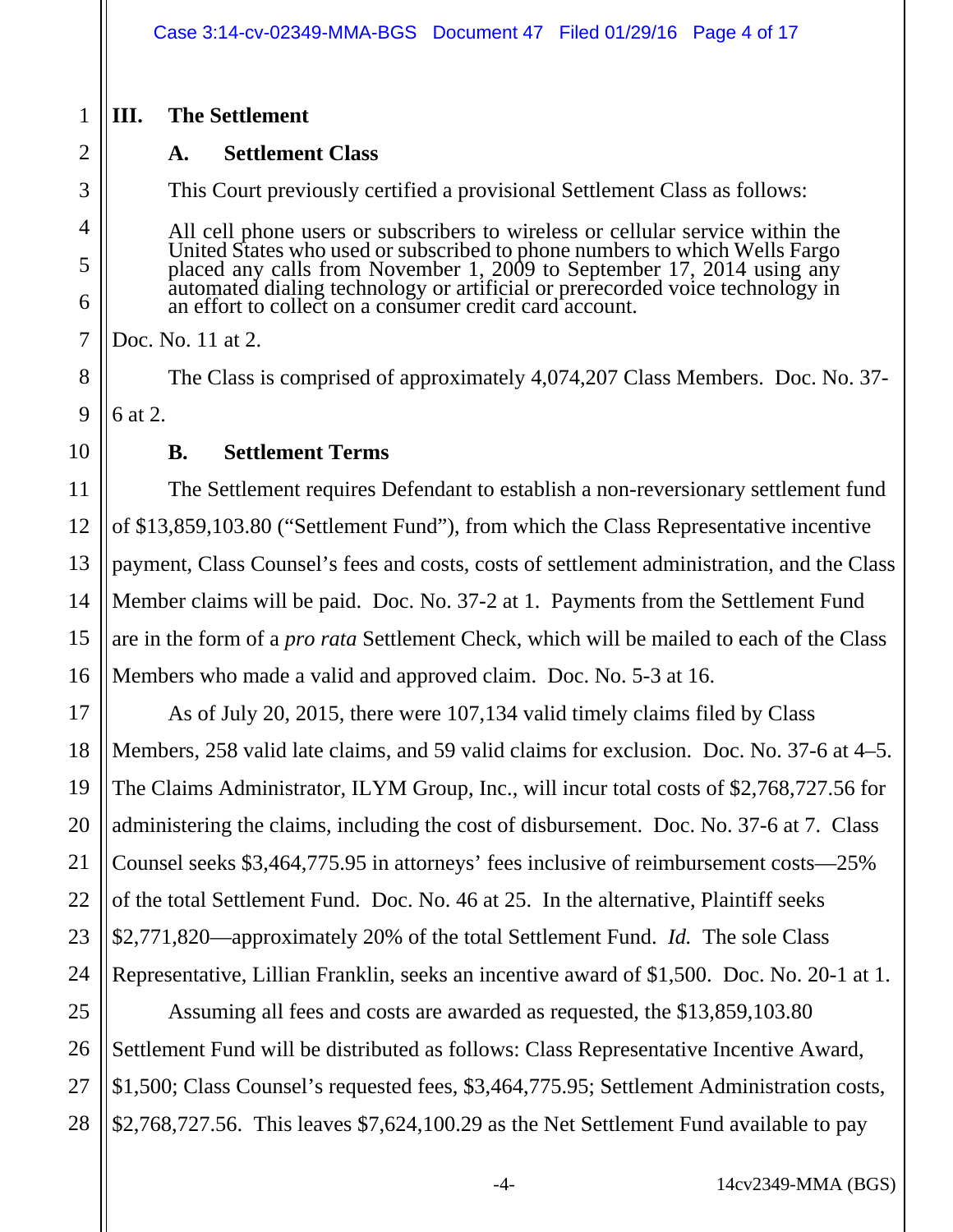1 2 Class Members. Accordingly, each of the 107,134 Class Members with valid timely claims will receive approximately \$71.16 each.

The Claims Administrator will send Settlement Checks within 40 days after judgment has become final.<sup>4</sup> Each Settlement Check will be negotiable for 180 days after it is issued, and any funds not paid as a result of an un-cashed Settlement Check shall be paid as a *cy pres* award to a recipient to be agreed to by the parties, subject to Court approval. Doc. No. 5-3 at 12, 16.

#### **DISCUSSION**

#### 9

3

4

5

6

7

8

10

11

12

13

14

15

17

18

19

20

21

22

23

24

25

26

## **I. Motion for Final Approval of Class Action Settlement**

A plaintiff seeking a Rule 23(b)(3) class certification must first satisfy the prerequisites of Rule 23(a). Once subsection (a) is satisfied, the purported class must then fulfill the requirements of Rule 23(b)(3).

# **A. Legal Standard**

16 Courts require a higher standard of fairness when settlement takes place prior to class certification to ensure class counsel and defendants have not colluded in settling the case. *Hanlon v. Chrysler Corp*., 150 F.3d 1011, 1026 (9th Cir. 1998). Ultimately, "[t]he court's intrusion upon what is otherwise a private consensual agreement negotiated between the parties to a lawsuit must be limited to the extent necessary to reach a reasoned judgment that the agreement is not the product of fraud or overreaching by, or collusion between, the negotiating parties, and that the settlement, taken as a whole, is fair, reasonable and adequate to all concerned." *Officers for Justice v. Civil Serv. Comm'n*, 688 F.2d 615, 625 (9th Cir. 1982).

Courts consider several factors in determining whether a proposed settlement is "fair, adequate and reasonable" under Rule 23(e), including: (1) the strength of the case; (2) the risk, expense, complexity and likely duration of further litigation and the risk of

<sup>27</sup> 28 <sup>4</sup> Per the terms of the Settlement Agreement, after judgment becomes final Defendant has 10 days to provide the Settlement Funds to the Claims Administrator. Doc. No. 5-3 at 11. The Claims Administrator must then distribute the funds to the class members within 30 days. Doc. No. 5-3 at 12.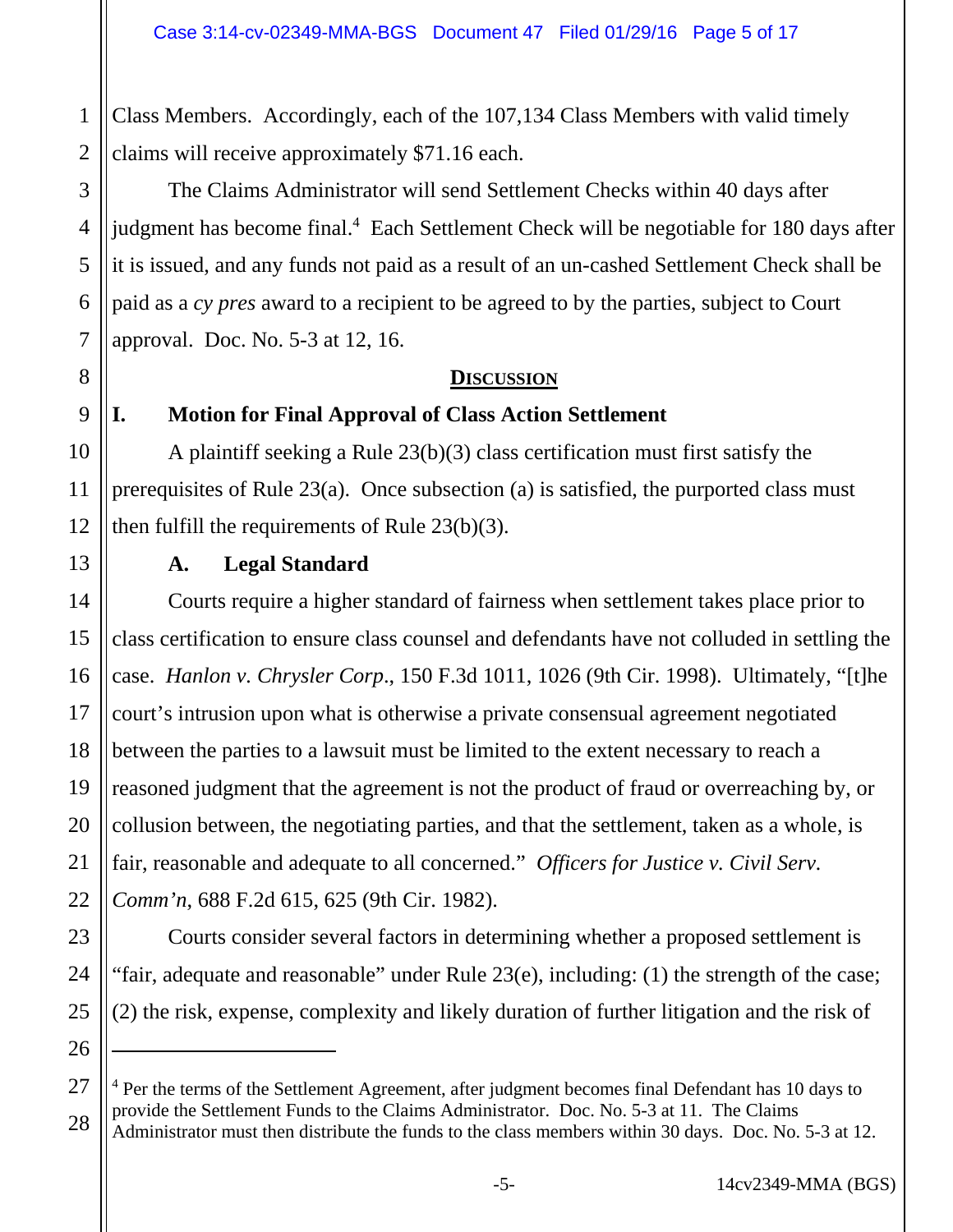1 2 3 4 5 maintaining class action status throughout the trial; (3) the stage of the proceedings (investigation, discovery and research completed); (4) the settlement amount; (5) whether the class has been fairly and adequately represented during settlement negotiations; and (6) the reaction of the class to the proposed settlement. *Staton v. Boeing Co.*, 327 F.3d 938, 959 (9th Cir. 2003).

 Judicial policy favors settlement in class actions and other complex litigation where substantial resources can be conserved by avoiding the time, cost, and rigors of formal litigation. *In re Wash. Pub. Power Supply Sys. Sec. Litig*., 720 F. Supp. 1379, 1387 (D. Ariz. 1989).

**B. Analysis** 

6

7

8

9

10

11

12

13

14

15

16

17

18

19

20

21

22

23

# **1. Strength of the Case, Risk, Expense, Complexity, and Likely Duration of Further Litigation**

To determine whether the proposed settlement is fair, reasonable, and adequate, a court must balance the continuing risks of litigation (including the strengths and weaknesses of the Plaintiff's case), with the benefits afforded to members of the class, and the immediacy and certainty of a substantial recovery. *See In re Mego Fin. Corp. Sec. Litig.*, 213 F.3d 454, 458 (9th Cir. 2000), *as amended* (June 19, 2000). In other words, "[t]he Court shall consider the vagaries of litigation and compare the significance of immediate recovery by way of the compromise to the mere possibility of relief in the future, after protracted and expensive litigation." *Nat'l Rural Telecomms. Coop. v. DIRECTV, Inc.*, 221 F.R.D. 523, 526 (C.D. Cal. 2004) (quoting *Oppenlander v. Standard Oil Co. (Indiana)*, 64 F.R.D. 597, 624 (D. Colo. 1974)). In this respect, "It has been held proper to take the bird in hand instead of a prospective flock in the bush." *Id.* 

24 25 26 27 28 Plaintiff contends that her case would have faced several issues if the case were to proceed on the merits, including individual issues related to arbitration, prior express consent, whether the equipment used to place calls was unlawful under the TCPA, whether the calls were made to cellular telephones or land lines, and whether individual claims might be offset by any outstanding debts owed to Wells Fargo. Doc. No. 37-1 at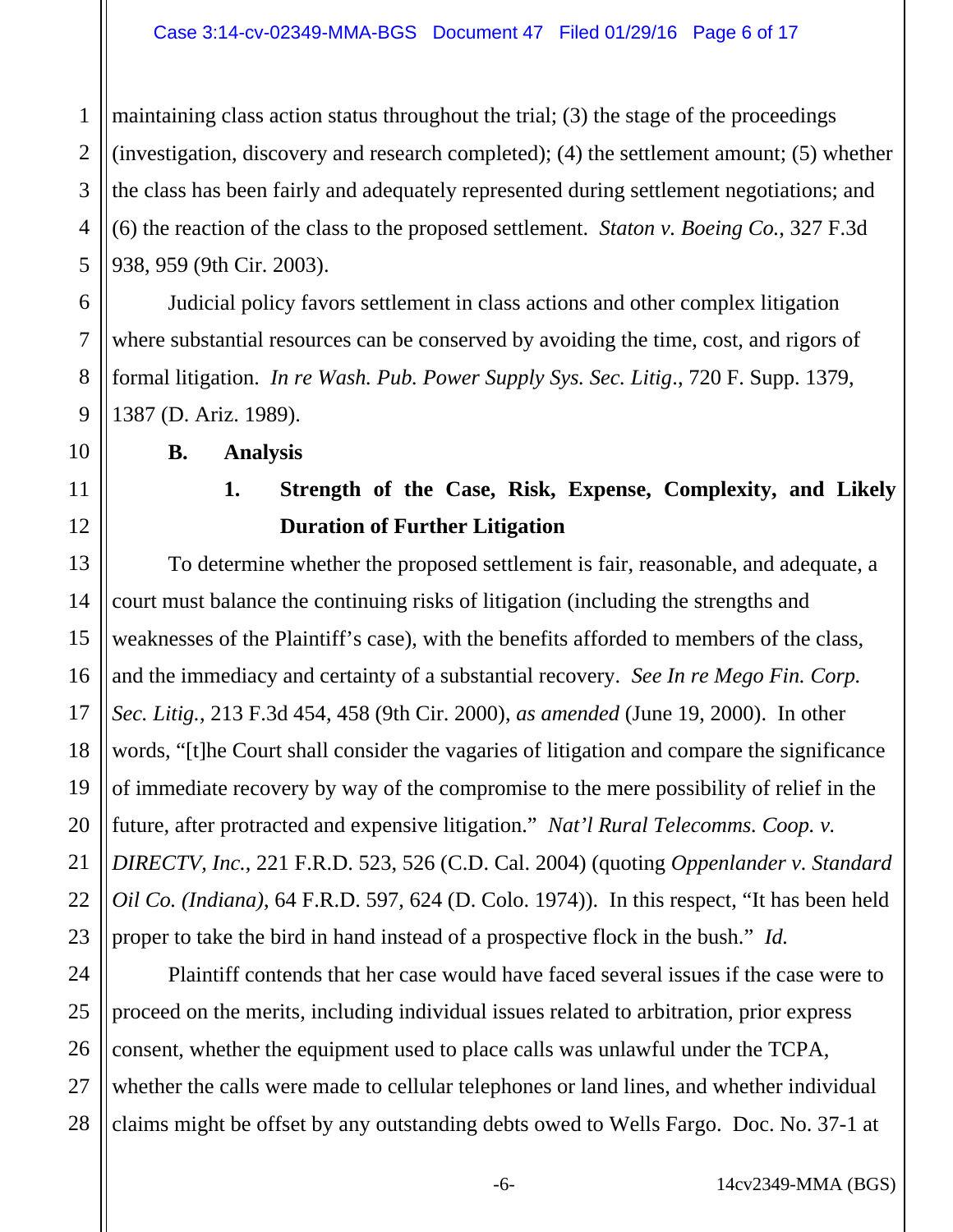2 9. Because of these issues, the case may be complex if litigated. Accordingly, this factor weighs in favor of approving the settlement.

1

3

4

5

6

7

8

9

#### **2. Risk of Maintaining Class Action Status**

A court may reconsider certification of a class at any time before final judgment. *See* Fed. R. Civ. P. 23(c)(1)(C) ("An order that grants or denies class certification may be altered or amended before final judgment."). Where there is a risk of maintaining class action status throughout the trial, this factor favors approving the settlement. *Adoma v. Univ. of Phoenix, Inc.*, 913 F. Supp. 2d 964, 976 (E.D. Cal. 2012) (finding that the complexity of the case weighed in favor of approving the settlement).

10 11 12 13 14 15 16 17 18 19 Although Defendant has stipulated to class certification for settlement purposes, Defendant insists that this action would not be amenable to class certification if litigated and that individual issues would predominate "because of the many different ways that a 'called party' may provide their consent to receive calls and because of the difficulty in ascertaining the owner/subscriber of phone lines." Doc. No. 7 at 1. Plaintiff also recognizes that some courts in this District have denied motions for class certification in TCPA cases. Based on the parties' representations, it appears there is some risk that the Class would either not be certified or that something may arise before trial that would require the Court to decertify a class. Accordingly, this factor weighs in favor of settlement.

20

## **3. Stage of the Proceedings**

21 22 23 24 25 26 "A settlement following sufficient discovery and genuine arms-length negotiation is presumed fair." *DIRECTV, Inc.*, 221 F.R.D. at 528. In the context of class action settlements, as long as the parties have sufficient information to make an informed decision about settlement, "formal discovery is not a necessary ticket to the bargaining table." *Linney v. Cellular Alaska P'ship*, 151 F.3d 1234, 1239 (9th Cir. 1998) (quoting *In re Chicken Antitrust Litig.*, 669 F.2d 228, 241 (5th Cir.1982)).

- 27
- 28 //

//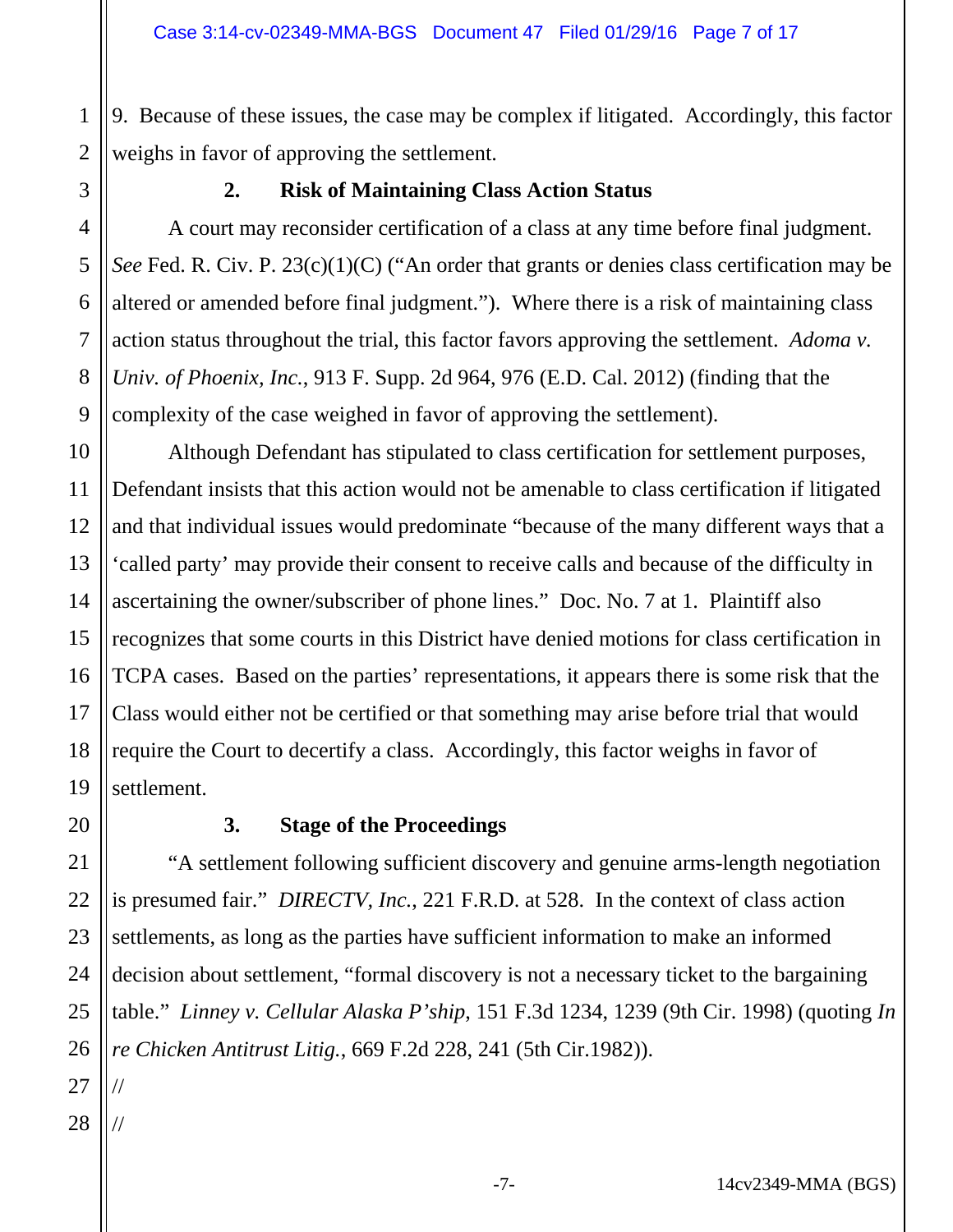#### Case 3:14-cv-02349-MMA-BGS Document 47 Filed 01/29/16 Page 8 of 17

Plaintiff makes the following representation in her moving papers:

The Settlement was reached only after class counsel's thorough investigation and analysis of the factual and legal issues involved. . . . In addition, Defendant also provided Plaintiff with informal discovery relating to the proposed Class and the calls made as well as responding to formal confirmatory discovery about the number of class members, including the deposition of Wells Fargo's Person Most Knowledgeable about the class membership and its determination, all to confirm that the settlement was fair, membership and its determination, all to confirm that the settlement was fair, reasonable and adequate.

Doc. No. 37-1 at 11. In addition to informal settlement discussions, On October 13, 2014, Plaintiff attended a formal mediation session with Wells Fargo conducted by the Honorable Irma E. Gonzalez (Ret.) of JAMS. Doc. No. 37-1 at 4.

Based on the parties' representations, it appears the Settlement Agreement resulted from arms-length negotiations and was not the result of collusion. Although formal discovery was not conducted in this case, Class Counsel claims to have conducted discovery in related cases involving the same Defendant over the same issues. Accordingly, this factor supports approval.

#### **4. Settlement Amount**

"In assessing the consideration obtained by the class members in a class action settlement, it is the complete package taken as a whole, rather than the individual component parts, that must be examined for overall fairness." *DIRECTV*, 221 F.R.D. at 527 (internal citation and alteration omitted). "[I]t is well-settled law that a proposed settlement may be acceptable even though it amounts to only a fraction of the potential recovery that might be available to the class members at trial." *Id.* (citing *Officers for Justice v. Civil Serv. Comm'n of City & Cnty. of San Francisco*, 688 F.2d 615, 628 (9th Cir. 1982)).

 Pursuant to the Settlement Agreement in this case, Defendants must establish a non-reversionary Settlement Fund of \$13,859,103.80, from which the Class Representative incentive payment, Class Counsel's fees and costs, costs of settlement administration, and the Class Member claims will be paid. The sole Class Representative, Lillian Franklin, has applied for an incentive award of \$1,500. Class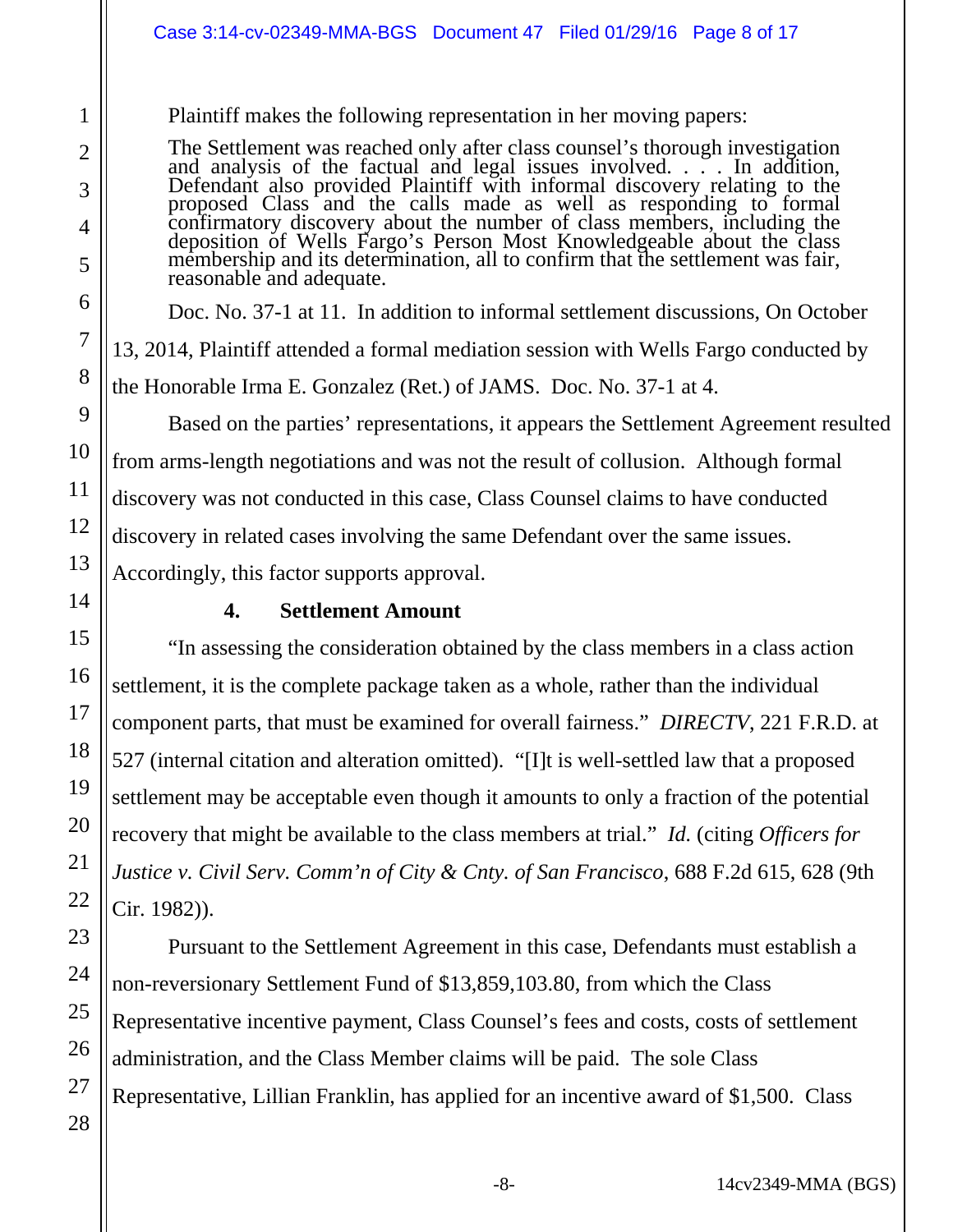1 2 3 4 5 6 Counsel seeks \$3,464,775.95 in attorneys' fees. The Claims Administrator will incur total costs in the amount of \$2,768.727.56 for settlement administration. Assuming these fees and costs are approved as requested, the net Settlement Fund available to pay class members is \$7,624,100.29. As of July 20, 2015, the Claims Administrator has approved 107,134 timely claimants, resulting in a pro rata payment of approximately \$71.16 per class member.

 Plaintiff asserts that "this settlement represents an outstanding result for Class Members, particularly because the damages are purely statutory in that Class Members have not suffered any out-of-pocket losses or other economic harm." Doc. No. 37-1 at 10. Plaintiff further asserts that this payment is in "the range of acceptable results in a TCPA class action," and that "obtaining a nearly \$14 million settlement for the Class to divide is an exemplary settlement." Doc. No. 37-2 at 5.

7

8

9

10

11

12

13 14 15 16 17 18 19 20 21 22 23 24 25 26 27 28 A review of similar cases in this district and in other courts demonstrates that the recovery obtained by class members in this case is not exceptional, but is within the usual range for TCPA class action settlements. *See Knutson v. Schwan's Home Serv., Inc*., No. 3:12-CV-00964-GPC, 2014 WL 3519064, at \*4–5 (S.D. Cal. July 14, 2014) (approving TCPA settlement where each class member eligible for a \$20 settlement check and an \$80 merchandise voucher); *Arthur v. Sallie Mae, Inc.*, 2012 WL 4075238 (W.D. Wash. Sept. 17, 2012) (approving TCPA settlement where each class claimant estimated to receive between \$20 and \$40); *Gutierrez v. Barclays Grp.*, No. 10-cv-1012-DMS, ECF Nos. 54, 58 (S.D. Cal. Mar. 12, 2012) (approving TCPA settlement where each class member eligible for \$100 credit or settlement check); *Adams v. AllianceOne*, No. 08-cv-0248-JAH, ECF Nos. 116, 137 (S.D. Cal. Sept. 28, 2012) (approving TCPA settlement where each claimant received approximately \$40); *Malta v. Fed. Home Loan Mortg. Corp.*, 10-cv-1290-BEN, ECF No. 96 (S.D. Cal. June 28, 2013) (approving TCPA settlement where 120,650 claimants received \$84.42 each); *Bellows v. NCO Fin. Sys., Inc.*, 07-cv-1413-W, ECF Nos. 53, 54 (S.D. Cal. July 13, 2009) (approving TCPA class settlement where each claimant received \$70). Here, class members are expected to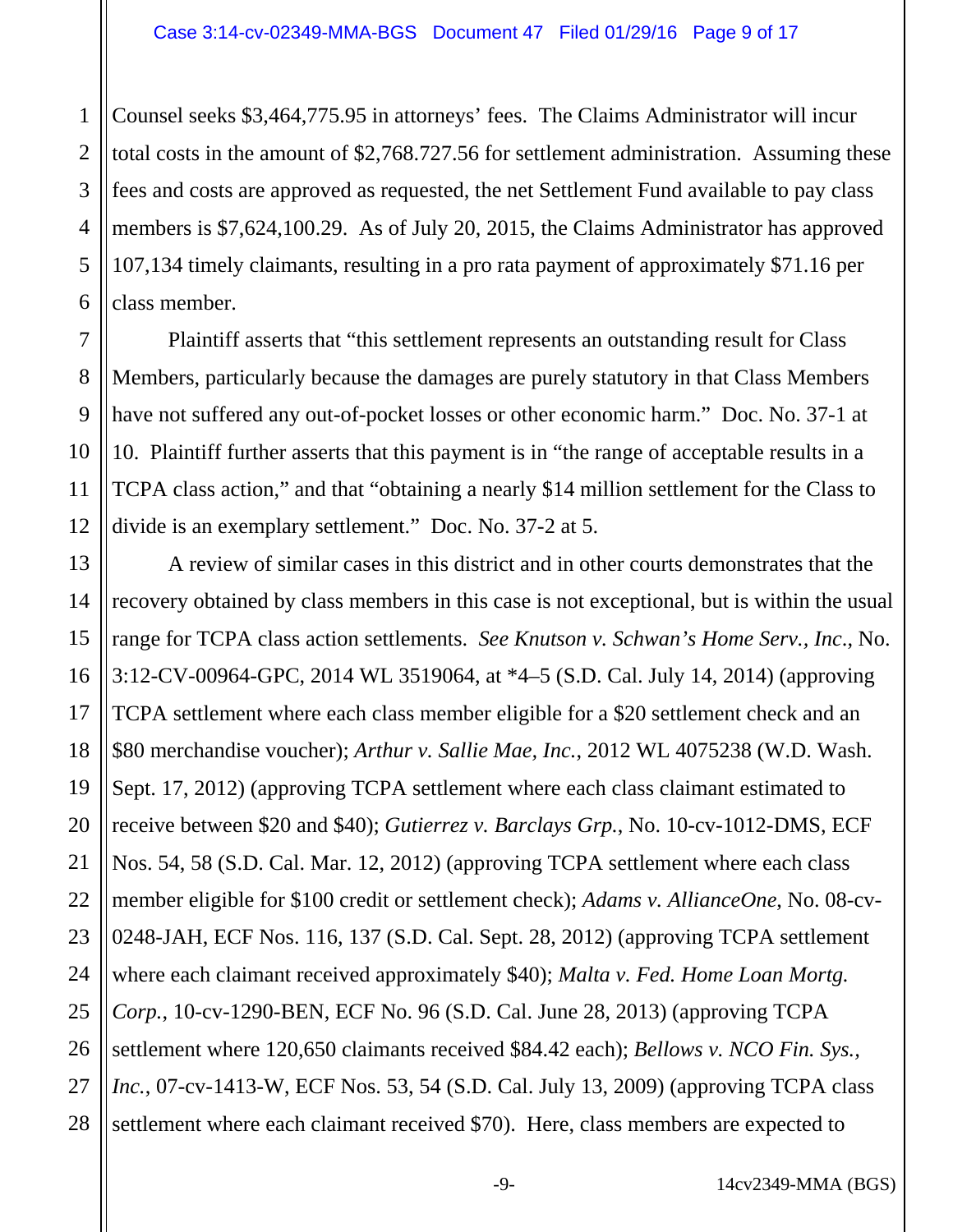1 2 recover approximately \$71.16 each. Accordingly, this factor supports approval of the settlement.

3

4

5

6

7

8

9

10

11

12

### **5. Whether the Class Has Been Fairly and Adequately Represented**

"Great weight is accorded to the recommendation of counsel, who are most closely acquainted with the facts of the underlying litigation. This is because parties represented by competent counsel are better positioned than courts to produce a settlement that fairly reflects each party's expected outcome in the litigation." *DIRECTV*, 221 F.R.D. at 528.

Class counsel assert that they are familiar with the specific facts and issues arising in this case, and claim to have considerable expertise in TCPA and class action litigation. For example, the Kazerouni Law Group has litigated over 300 consumer class actions. *See*  Doc. No. 5-2 at 7. It appears the Class was adequately represented by competent counsel, so this factor supports approval of the settlement.

#### **6. Reaction of the Class to the Proposed Settlement**

The Ninth Circuit has held that the number of class members who object to a proposed settlement is a factor to be considered. *Mandujano v. Basic Vegetable Prods. Inc.*, 541 F.2d 832, 836–37 (9th Cir. 1976). The absence of a large number of objectors supports the fairness, reasonableness, and adequacy of the settlement. *See In re Austrian & German Bank Holocaust Litig.*, 80 F. Supp. 2d 164, 175 (S.D.N.Y. 2000) ("If only a small number of objections are received, that fact can be viewed as indicative of the adequacy of the settlement.") (citations omitted); *Boyd v. Bechtel Corp*., 485 F. Supp. 610, 624 (N.D. Cal. 1979) (finding "persuasive" the fact that 84% of the class did not oppose settlement).

 Here, Plaintiff represents that there have been 68 requests for exclusion from the settlement. There were also 5 objections to the settlement that were filed with the Court, three of which were subsequently withdrawn. The low number of objections in relation to the Class as a whole supports the adequacy of the settlement. *See In re Mego Fin. Corp. Sec. Litig.*, 213 F.3d at 459 (finding court did not err in approving class action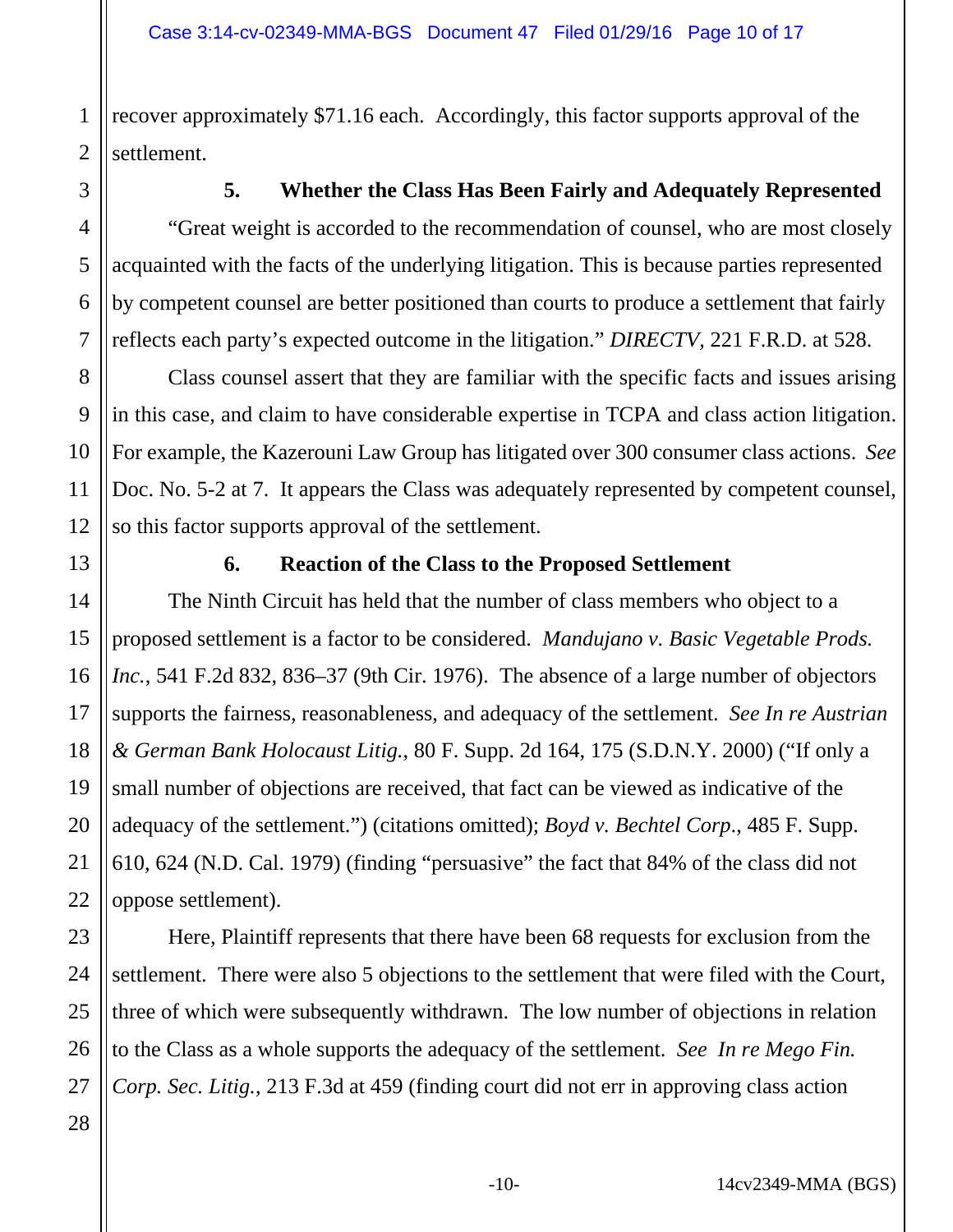settlement where "only a handful of objectors" in a class of 5,400 objected at the fairness hearing). Accordingly, this factor favors approval of the settlement.

1

#### **C. Conclusion**

 For the reasons set forth above, the Court finds that the proposed class action settlement is fair, adequate, and reasonable pursuant to Federal Rule of Civil Procedure 23(e), and therefore **GRANTS** Plaintiff's motion for final approval of class action settlement, Doc. No. 37.

### **II. Motion for Award of Attorneys' Fees, Costs, and Incentive Award**

Plaintiff seeks attorneys' fees and costs of \$3,464,775.95, or approximately 25% of the Settlement Fund.<sup>5</sup> During the fairness hearing the Court raised concerns about the amount of attorneys' fees sought in light of the speedy settlement obtained in this matter and the lack of detailed billing records. Accordingly, the Court ordered Plaintiff to provide supplemental briefing on the issue of attorneys' fees. Doc. No. 44.

#### **A. Relevant Law**

Federal Rule of Civil Procedure 23(h) provides that, "[i]n a certified class action, the court may award reasonable attorney's fees and nontaxable costs that are authorized by law or by the parties' agreement." A court has discretion to calculate and award attorneys' fees using either the lodestar method or the percentage-of-the-fund method. *Vizcaino v. Microsoft Corp.*, 290 F.3d 1043, 1047 (9th Cir. 2002).

In the Ninth Circuit, 25% of the gross settlement amount is the benchmark for attorneys' fees awarded under the percentage-of-the-fund method. *Vizcaino*, 290 F.3d at 1047–48. "The benchmark percentage should be adjusted, or replaced by a lodestar calculation, when special circumstances indicate that the percentage recovery would be either too small or too large in light of the hours devoted to the case or other relevant factors." *Six (6) Mexican Workers v. Arizona Citrus Growers*, 904 F.2d 1301, 1311 (9th

<sup>27</sup> 28 <sup>5</sup> Class counsel's fee request "includes Class Counsel's costs despite relevant case law for the proposition that costs may be awarded in addition to Class Counsel's attorneys' fees." Doc. No. 20-1 at 23.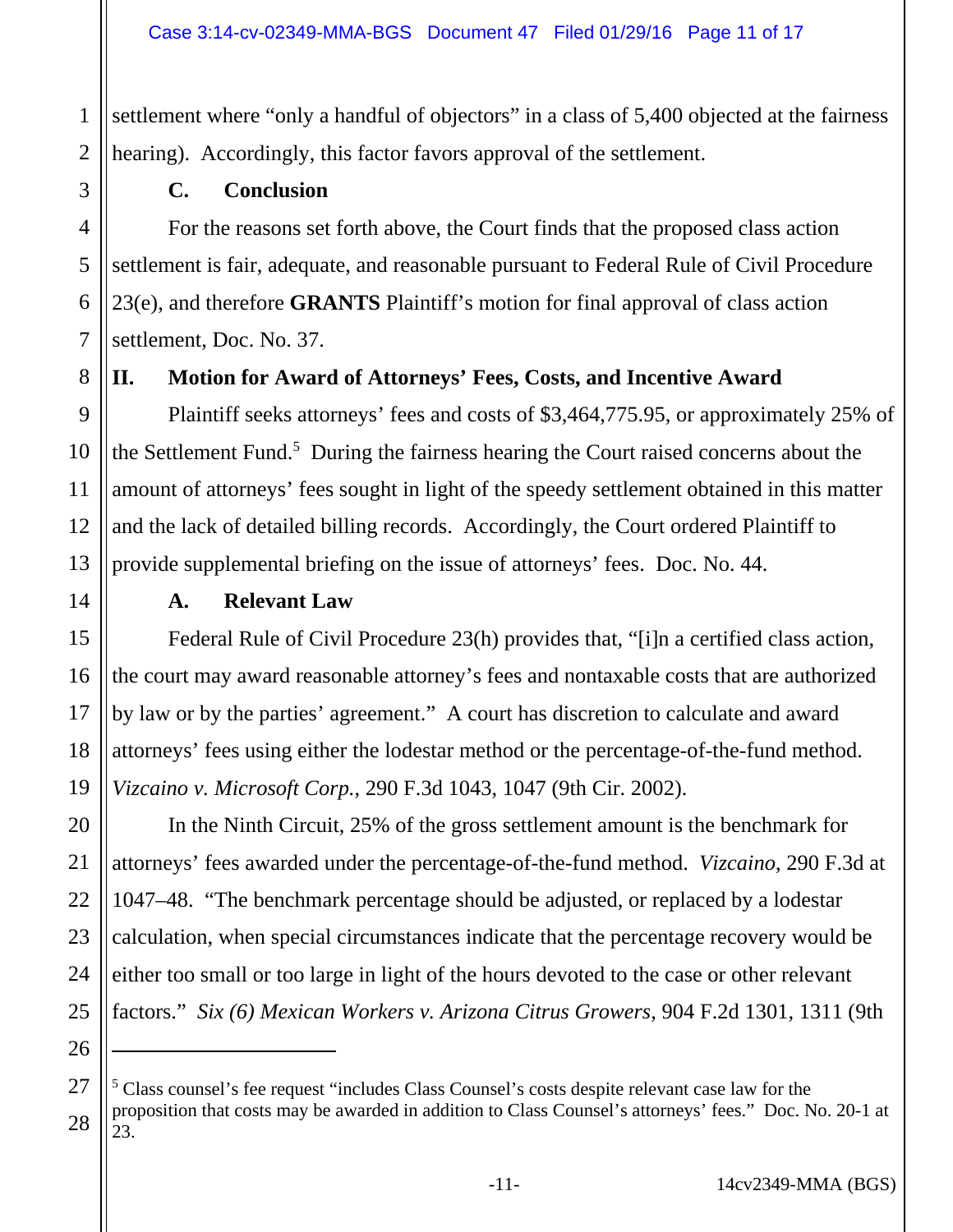1 2 3 4 5 6 7 8 9 10 Cir. 1990). The Ninth Circuit has identified a number of factors that may be relevant in determining whether the amount of an award is reasonable, including: (1) the results achieved; (2) the risks of litigation; (3) the skill required and the quality of work; (4) the contingent nature of the fee; (5) the burdens carried by class counsel; and (6) the awards made in similar cases. *See Vizcaino*, 290 F.3d at 1048–50. Regardless of which approach is used, the ultimate inquiry is whether the end result is reasonable. *Powers v. Eichen*, 229 F.3d 1249, 1258 (9th Cir. 2000). The Ninth Circuit encourages courts to guard against unreasonable results by cross-checking the percentage-of-the-fund results against the lodestar method. *See In re Bluetooth Headset Products Liab. Litig.*, 654 F.3d 935, 944 (9th Cir. 2011).

#### **B. Attorneys' Fees**

11

12 13 14 15 16 17 18 19 20 21 22 23 On August 6, 2015, the Court ordered Plaintiff to provide supplemental briefing on the issue of attorneys' fees. Doc. No. 44. Among other things, the Court was concerned about whether an award of attorney's fees for work performed in other litigation by attorneys other than Class Counsel was permissible. The Court was also troubled by representations made by Class Counsel that did not appear to accurately reflect the work completed in this case. For instance, in a declaration accompanying the motion for attorneys' fees attorney Abbas Kazerounian states that he "draft[ed] and fil[ed] the amended complaint," even though no amended complaint was filed in this matter. Doc. No. 20-2 at 12. Mr. Kazerounian also asserts that he "was forced to devote many hours to Motion practice on this matter. Said hours were necessary to prepare a Joint Motion re Determination of Discovery Dispute," even though there was no such motion filed in this case. Doc. No. 20-2 at 12.

24 25 26 27 28 The supplemental briefing provided by Plaintiff also appears to contain some inaccuracies. For instance, in reviewing billing entries made by Class Counsel, the Court notes that attorneys Abbas Kazerounian and Joshua Swigart purportedly spent a collective 13.4 hours reviewing and researching the thirteen line Tentative Order issued on July 31, 2015 in advance of the Final Approval Hearing (Doc. No. 40). *See* Doc. No.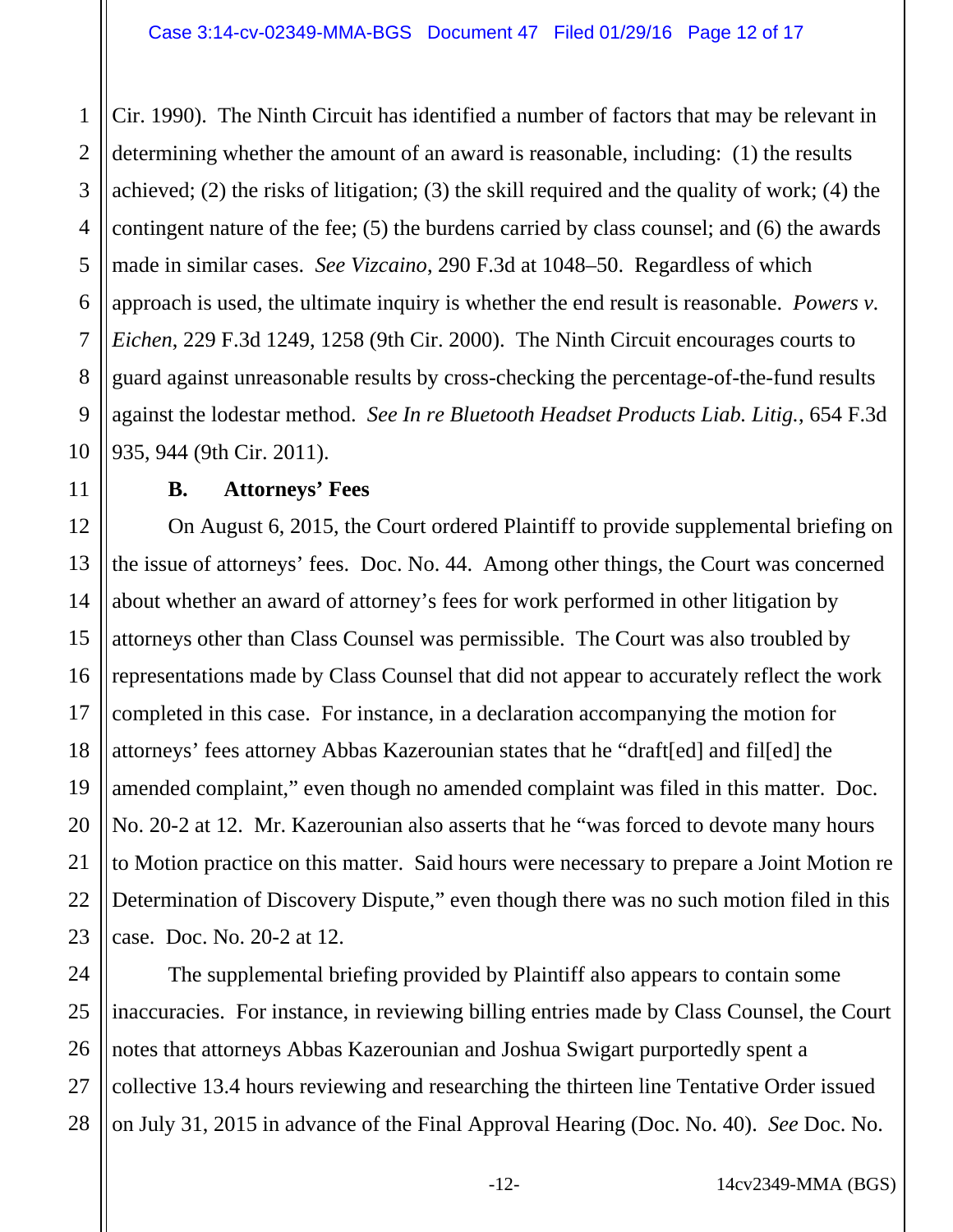1 2 3 4 5 46-11. The Tentative Order only stated the Court's initial finding that the proposed settlement was appropriate for final approval, and indicated that the Court was "unable to determine the reasonableness of Class Counsel's Attorneys' Fees request without supplemental briefing." Doc. No. 40. Therefore, it is unclear what review or research could have been conducted regarding that Order.

6 7 8 9 10 11 12 13 14 15 16 17 18 Nevertheless, pursuant to the factors set forth by the Ninth Circuit, it does not appear that there is a significant reason to depart from the 25% benchmark in this instance. The results achieved for the class in this matter are comparable to those obtained in other TCPA class action cases, and the skill and quality of Class Counsel's work in this matter appears to have been adequate. Class Counsel represents that this action is the culmination of a series of cases stretching back to *Masters v. Wells Fargo Bank, N.A.*, in 2012, and that the work performed in the earlier cases was necessary to achieve the speedy settlement obtained here. All of the cases were litigated on a contingency basis, and necessarily required Class Counsel to forgo other work and assume some risk of a potentially unfavorable outcome. Accordingly, the Court finds that Plaintiff's request for an award of attorneys' fees and costs is appropriate and reasonable under these circumstances and **APPROVES** an award in the total amount of \$3,464,775.95.

#### 19

20

21

22

23

24

## **C. Claims Administrator's Costs**

The Claims Administrator, ILYM Group, Inc., will incur total costs of \$2,768,727.56 for administering the claims in this matter, including the cost of disbursement. Doc. No. 37-6 at 7. These costs appear to be fair and reasonable, therefore the Court **APPROVES** the Claims Administrator's costs.

### **D. Incentive Award**

25 26 27 28 "Incentive awards are appropriate only to compensate named plaintiffs for work done in the interest of the class." *Chun-Hoon v. McKee Foods Corp.*, 716 F. Supp. 2d 848, 854 (N.D. Cal. 2010) (citing *Staton*, 327 F.3d at 977). Courts should ensure that an incentive award is not based on fraud or collusion. *Id.*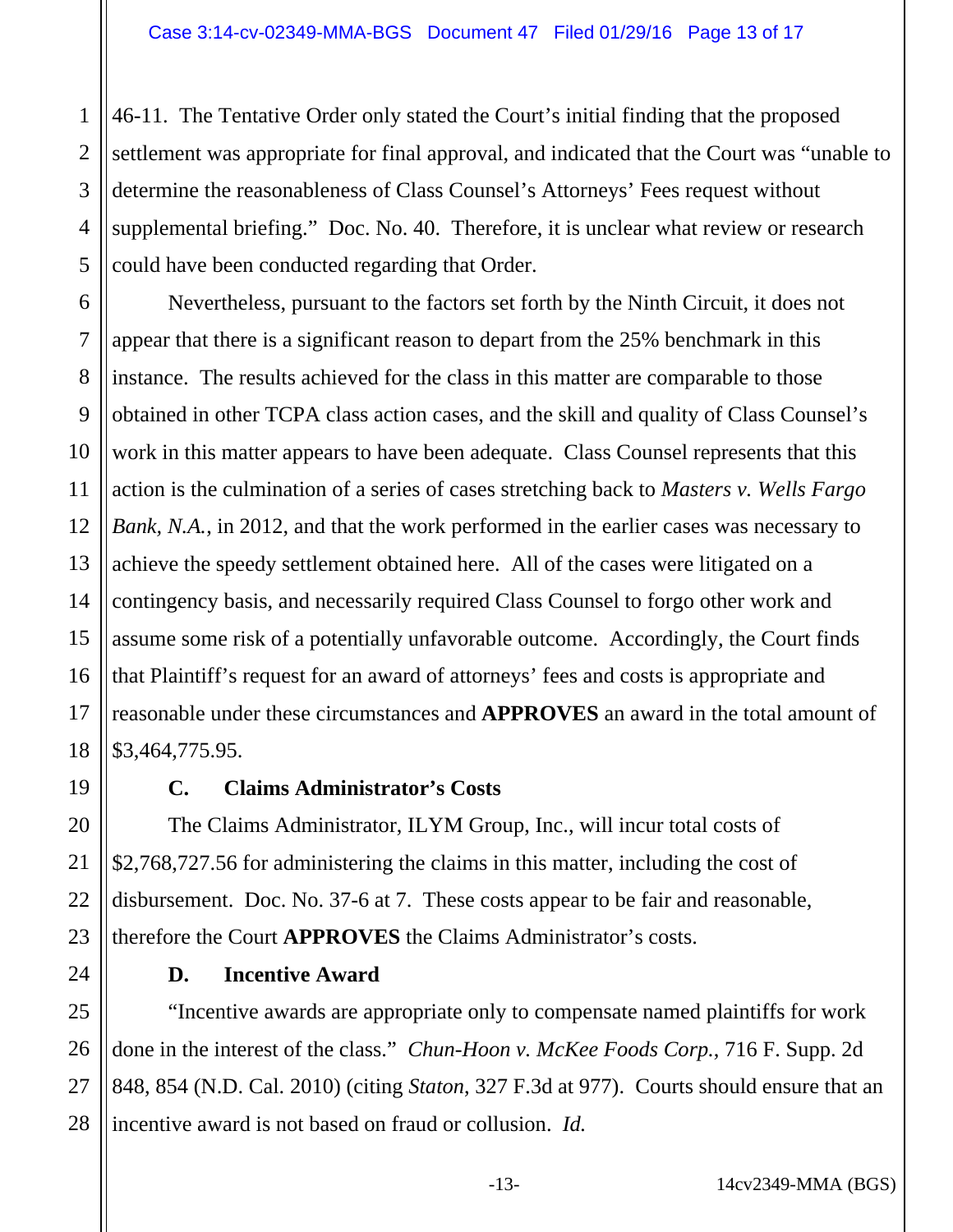1

6

7

8

9

10

11

12

13

14

15

16

17

18

19

20

21

27

28

2 3 4 5 The only class representative in this case is Plaintiff Lillian Franklin. Ms. Franklin appears to have been actively involved with the case since its inception, including reviewing court filings, communicating with Class Counsel, and reviewing and approving the settlement. Doc. No. 20-11. This award does not appear to be the result of fraud or collusion. Accordingly, the Court **APPROVES** the \$1,500 service award as reasonable.

#### **CONCLUSION**

 For the reasons set forth above, the Court finds that the proposed class action settlement is fair, adequate, and reasonable pursuant to Federal Rule of Civil Procedure 23(e), and therefore **GRANTS** Plaintiff's motion for final approval of class action settlement (Doc. No. 37). The Court further **GRANTS** Plaintiff's motion for attorneys' fees, costs, and an incentive award (Doc. No. 20) and **APPROVES** Plaintiff's requests as follows:

- 1. Class Counsel shall receive an award for attorneys' fees and costs in the amount of \$3,464,775.95;
- 2. The Claims Administrator shall receive costs in the amount of \$2,768,727.56; and
- 3. Class Representative Lillian Franklin shall receive an incentive award in the amount of \$1,500.

### **JUDGMENT AND ORDER OF DISMISSAL**

 The Court **APPROVES** the settlement and **ORDERS** the parties to implement the Settlement Agreement according to its terms and the conditions set forth in this Order.

- 22 23 1. JURISDICTION: The Court has jurisdiction over the subject matter of the Lawsuit and over all settling parties hereto.
- 24 25 26 2. CLASS MEMBERS: Pursuant to Fed. R. Civ. P. 23(b)(2) and (b)(3), this matter is hereby finally certified, for settlement purposes only, as a class action on behalf of the following Class (also referred to as "Settlement Class"):
	- All cell phone users or subscribers to wireless or cellular service within the United States who used or subscribed to telephone numbers to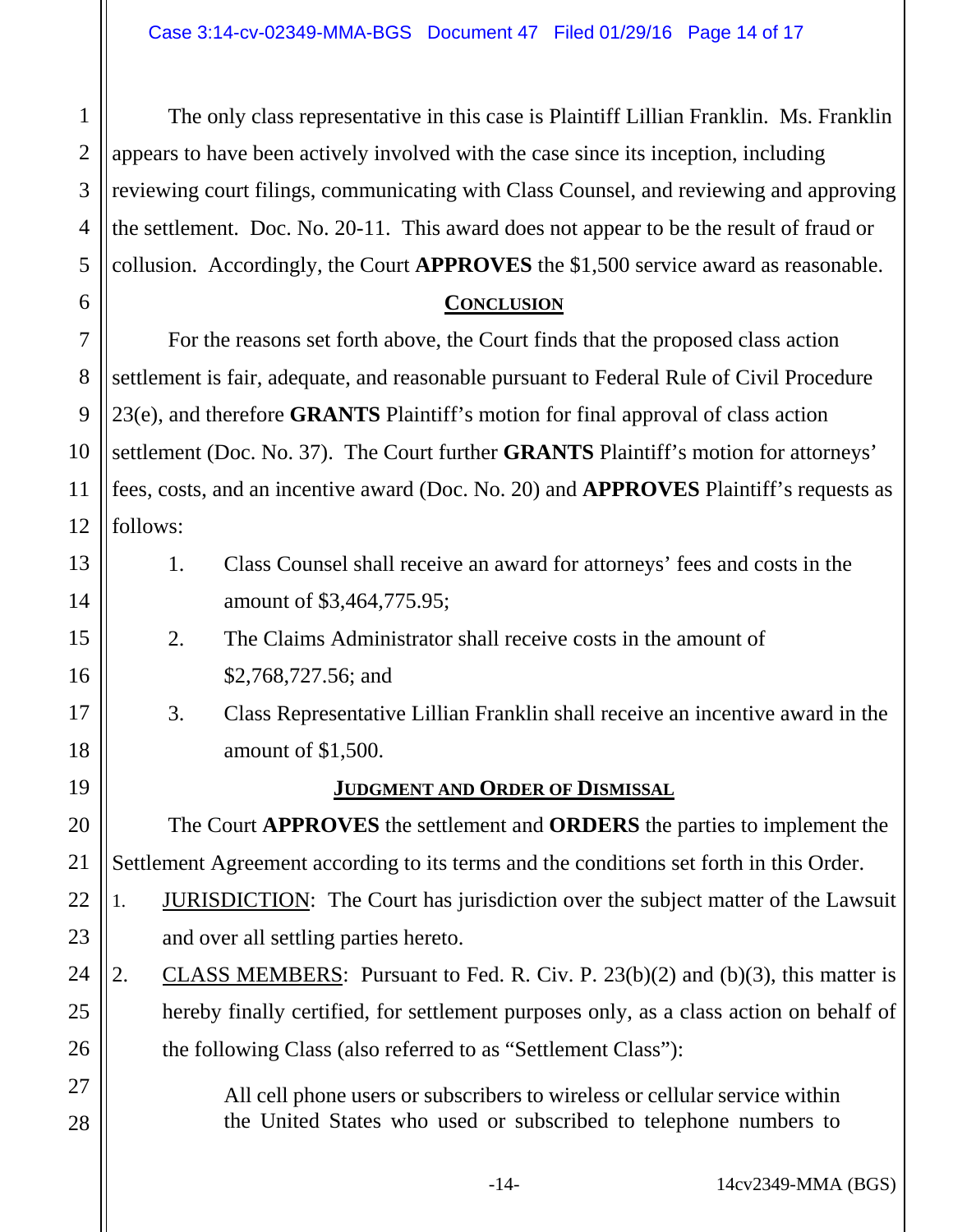which Wells Fargo placed any calls from November 1, 2009 to September 17, 2014 using any automated dialing technology or artificial or prerecorded voice technology in an effort to collect on a consumer credit card account.

(Members of the Class are referred to as "Class Members.")

1

2

3

4

5

6

7

8

20

21

22

23

24

25

26

27

28

3. CLASS REPRESENTATIVE AND CLASS COUNSEL APPOINTMENT: Pursuant to Fed. R. Civ. P. 23, the Court finally certifies Plaintiff Lillian Franklin as the Class Representative and Hyde & Swigart, the Kazerouni Law Group, APC, and the Law Office of Douglas J. Campion as Class Counsel.

- 9 10 11 12 13 14 15 16 17 18 19 4. NOTICE AND CLAIMS PROCESS: Pursuant to the Court's Preliminary Approval Order, the Claims Administrator has complied with the approved notice process as confirmed in its declaration filed with the Court. The form and method for notifying the Class Members of the Settlement and its terms and conditions was in conformity with this Court's Preliminary Approval Order and satisfied the requirements of Fed. R. Civ. P. 23(c)(2)(B) and due process, and constituted the best notice practicable under the circumstances. The Court finds that the notice process was clearly designed to advise the Class Members of their rights. Further, the Court finds that the claim process set forth in the Settlement Agreement was followed and that the process was the best practicable procedure under the circumstances.
	- 5. FINAL CLASS CERTIFICATION: The Court again finds that the Settlement Class satisfies the applicable prerequisites for class action treatment under Fed. R. Civ. P. 23, namely:
		- (a) The Class Members are so numerous that joinder of all of them in one lawsuit would be impracticable;
		- (b)There are questions of law and fact common to the Class Members, which predominate over any individual questions;

(c) The claims of Plaintiff are typical of the claims of the Class Members;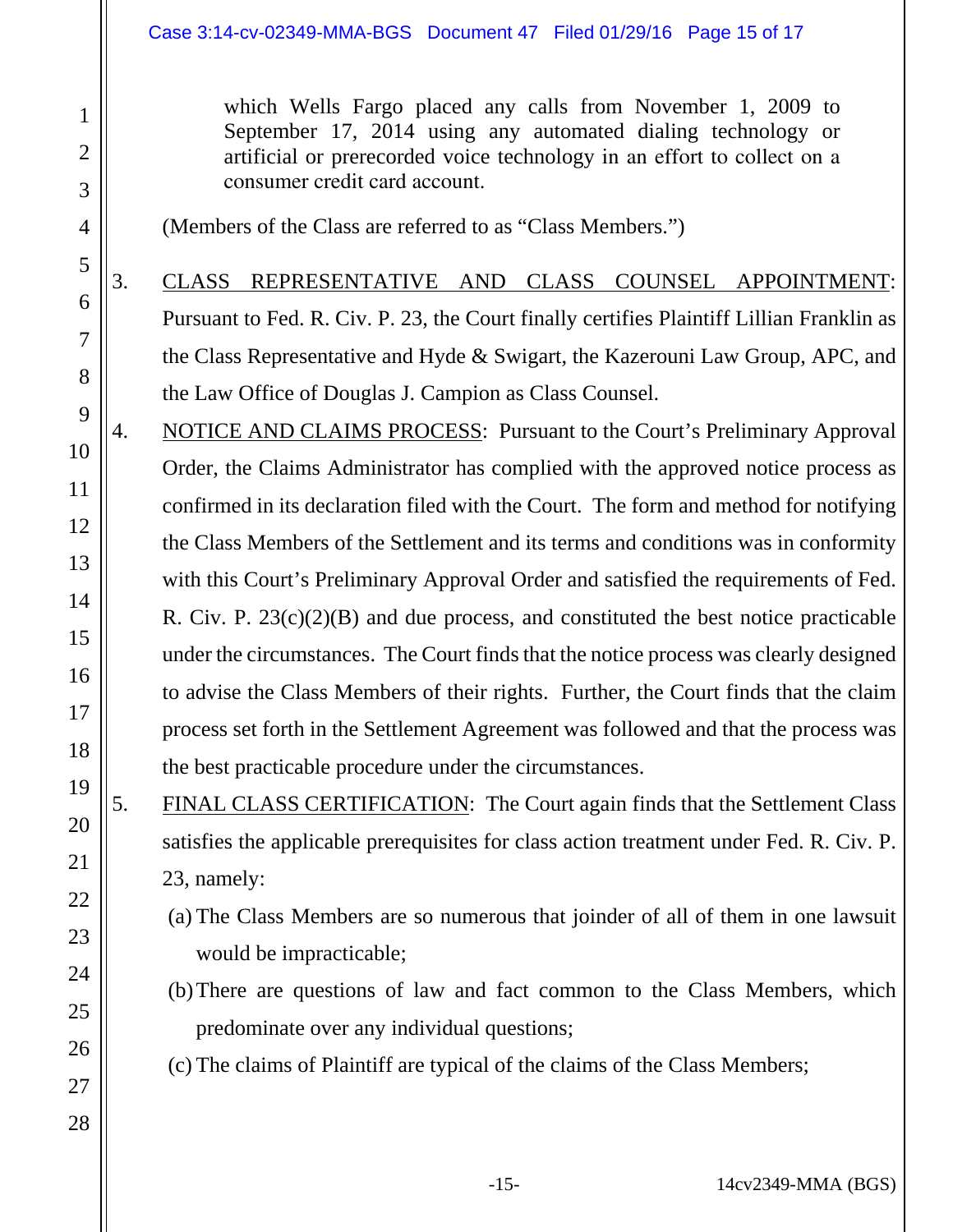1

2

3

4

5

6

27

28

- (d)Plaintiff and Class Counsel have fairly and adequately represented and protected the interests of all the Class Members; and
- (e) Class treatment of these claims will be efficient and manageable, thereby achieving an appreciable measure of judicial economy, and a class action is superior to other available methods for a fair and efficient adjudication of this controversy.
- 7 8 9 10 11 12 13 14 15 6. SETTLEMENT TERMS: The Settlement Agreement, which has been filed with the Court (Doc. No. 5-3) and shall be deemed incorporated herein, and the proposed Settlement are finally approved and shall be consummated in accordance with the terms and provisions thereof, except as amended by any order issued by this Court. Defendants shall pay a non-reversionary "all in" cash sum in the total amount of \$13,859,103.80 (the "Settlement Fund"), and Class Members who submitted a valid claim form will receive a pro-rata share of the Settlement Fund less the costs of notice and claims administration, the award of attorneys' fees and costs, and the incentive award to the named plaintiff.

#### 16 17 18 7. Upon the cessation of the extended claims period, a total of 107,134 valid and timely claims were received. As a result of this settlement, each of these 107,134 consumers will receive \$71.16.

- 19 20 21 22 23 8. ATTORNEYS' FEES AND COSTS: The Court approves the requested award of attorneys' fees in the amount of \$3,464,775.95 for attorneys' fees and litigation costs, which represents 25 percent of the Settlement Fund. This amount is fair, reasonable, and adequate to compensate Class Counsel for the work done in this case and the risks assumed in initiating and prosecuting it.
- 24 25 26 9. NOTICE AND ADMINISTRATION COSTS: The Court also approves the costs spent on notice to the Class and the administration of the settlement in the amount of \$2,768,727.56 to the Claims Administrator.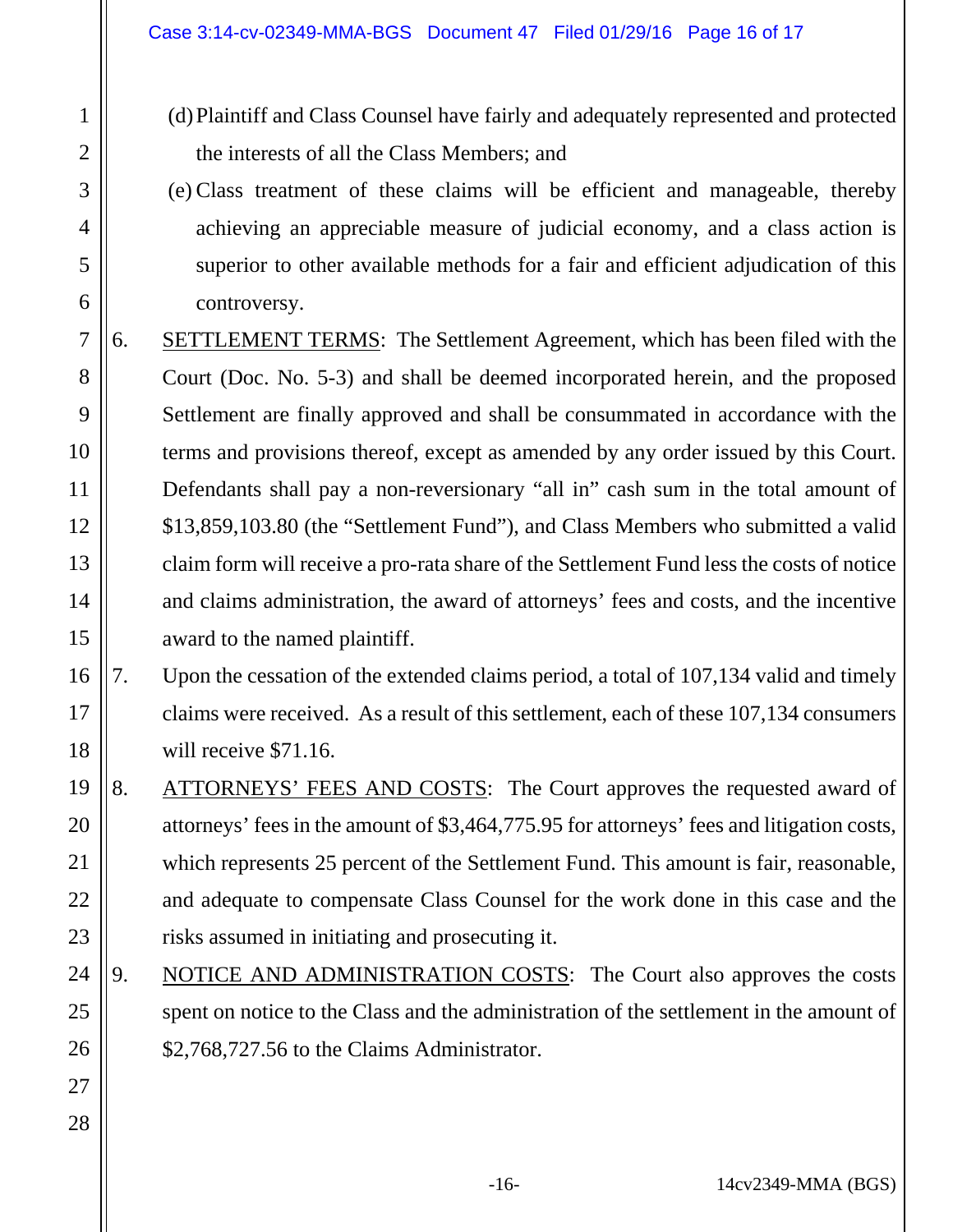- 1 2 3 10. INCENTIVE AWARD TO THE CLASS REPRESENTATIVE: The Court approves the incentive award in the amount of \$1,500 to Plaintiff Lillian Franklin for Plaintiff's service as the Class Representative in the Action.
- 4 5 11. EXCLUSIONS AND OBJECTIONS: The consumers listed in Exhibit D attached to the Declaration of Lisa M. Mullins shall be excluded from the Class.
- 6 7 8 12. In addition, the Class Members were given an opportunity to object to the settlement. Daniel Darnell, Douglas Kaye, and C. Jeffrey Thut objected to the Class settlement. However, these objections are **OVERRULED**.
- 9 10 11 12 13 14 15 13. RELEASE OF CLAIMS AND DISMISSAL OF LAWSUITS: The Class Representative, Class Members, and their successors and assigns are permanently barred and enjoined from instituting or prosecuting, either individually or as a class, or in any other capacity, any of the Released Claims against any of the Released Parties, as set forth in the Agreement. Pursuant to the release contained in the Settlement Agreement, the Released Claims are compromised, discharged, and dismissed with prejudice by virtue of these proceedings and this Order.
- 16 14. This Order is not, and shall not be construed as, an admission by Defendants.
- 17 18 19 20 21 15. Without affecting the finality of this Final Judgment and Order of Dismissal with Prejudice, the Court hereby retains continuing and exclusive jurisdiction over the Parties and all matters relating to the Actions and/or Settlement Agreement, including the administration, interpretation, construction, effectuation, enforcement, and consummation of the settlement and this Order.

16. The Court hereby **DISMISSES** this action with prejudice.

**IT IS SO ORDERED.**

22

23

24

25

26

27

28

Dated: January 29, 2016

Michael In-Chello

 Hon. Michael M. Anello United States District Judge